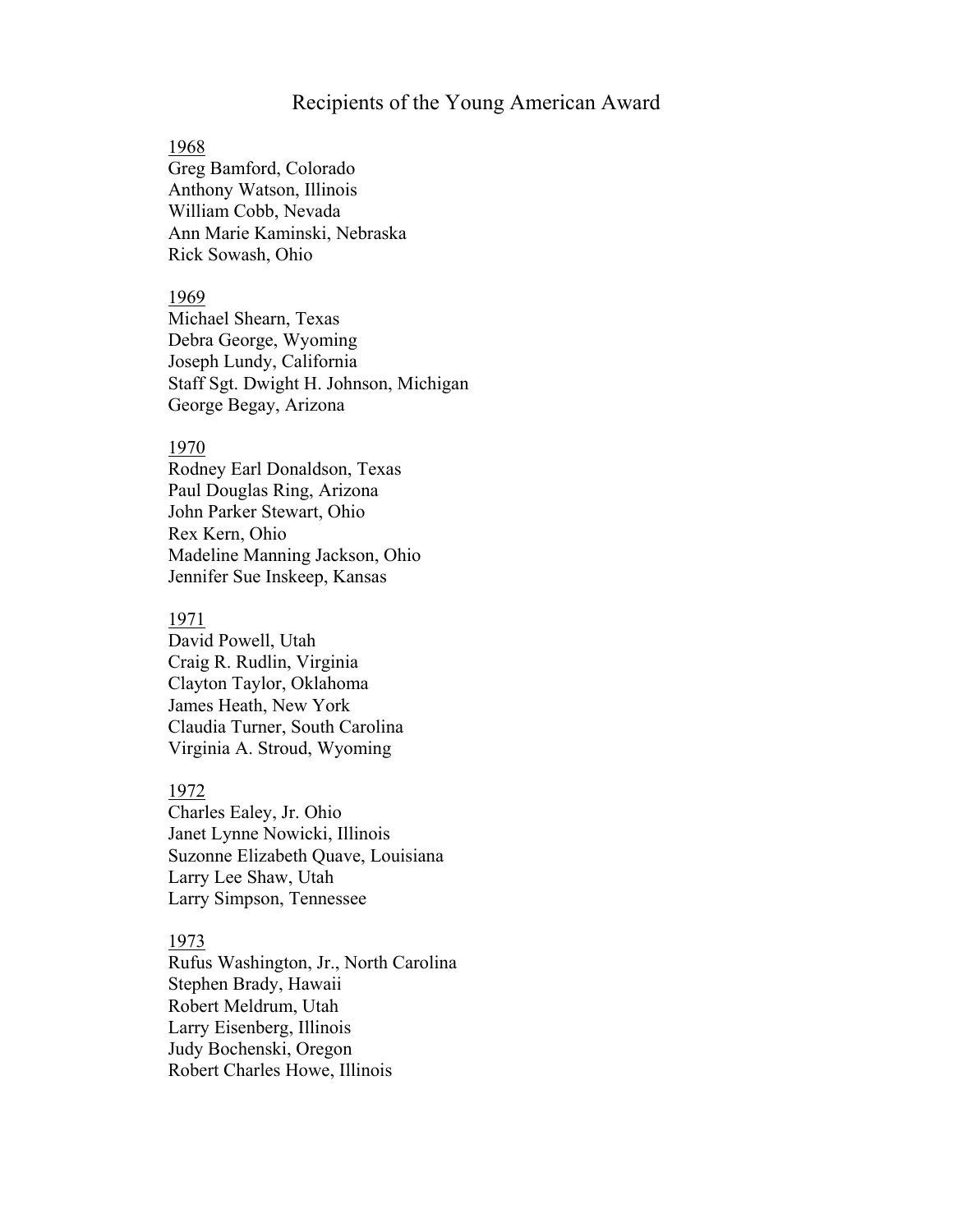# 1974

Roger Henry Brown, Jr., Georgia Kenneth Beale, Jr. Pennsylvania Aaron J. Jorgensen, Minnesota Darrel Owen Pace, Ohio

## 1975

Graciela Trilla, New York Garth Cox, Ohio Ashby Boyle II, Utah Thomas Camp, Nebraska Stanley Roach, Oklahoma Stan Tenenbaum, New York

#### 1976

Fredrick McClure, Texas Nancy Ann Kraemer, New York Terri Sue Hannon, Kansas John L. Dardenne, Jr., Louisiana Mary Van Lear Wright, Massachusetts Bradley E. Haddock, Kansas Angela Lea Garner, Tennessee Eileen Devine, California John E. Hayashi, Missouri Gerald R. Castellianos, Florida Dorothy Hamill, Connecticut

#### 1977

Lee Zachary Maxey, Texas Mark Daniel Worrell, Pennsylvania David Gene McKenney, United States Air Force Academy Allen Matheson Hughes, Utah Douglas Leighton Bandow, California Richard David Thomas, Idaho Beth Susan Dochinger, Ohio Ruth Lydia Bonaparte, Oregon Robert Hoke Perkins, Jr.

# 1978

Kathy Howard, Oklahoma William Grau, New Jersey Joseph Rabatin, Minnesota Kenneth Allen, Nebraska Mary Beth Caruso, Massachusetts Larry Kwak, Kansas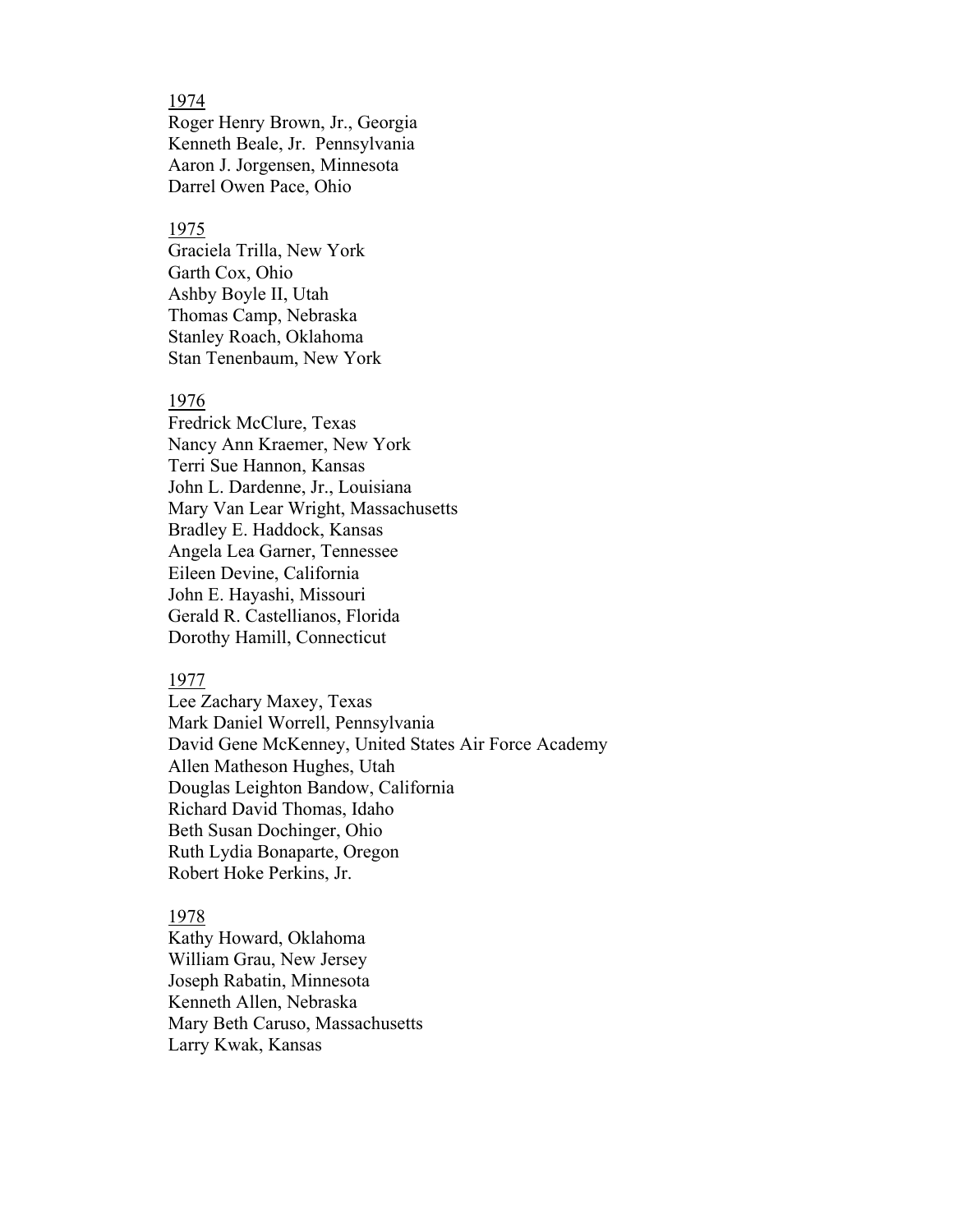# 1979

Steve Cauthen, Kentucky Catherine Lazaro, Texas Richard Preister, Nebraska Jill Sterkel, California Scott Trotter, Utah David Tulanian, California

# 1980

Peggy Ann Hall, Iowa Robert J. Hayashi, Missouri Mark W. Leinmiller, Georgia Nancy Elizabeth Lieberman, New York Steadman Shealy, Alabama Kerry L. Sorenson, Utah

# 1981

Karen L. Middleton, Wisconsin Jeffrie A. Herrmann, New York Jennifer L. Shaw, Connecticut Roger W. Slead, Missouri Davalu D. Smith, Texas Sherri L. Dalphonse, New Hampshire

# 1982

John Ashley Null, Kansas Timothy Michael Delorey, Florida Vincent Arnold Lazaro, Texas Cynthia Ann Reeves, Oklahoma Karl Julius Edelmann, Michigan Anthony Deh-Chuen So, Delaware

# 1988

Douglas C. Barnhart, Pennsylvania Ron Brooks, New Jersey Paul Gonzales, California Laura Hengehold, Ohio Anne V. Ingram, North Carolina

#### 1990

Peter Boyer, Rhode Island John M. Garrison, Texas Hugh Herr, Pennsylvania Vick Huber, Delaware Talia Melanie McCray, Colorado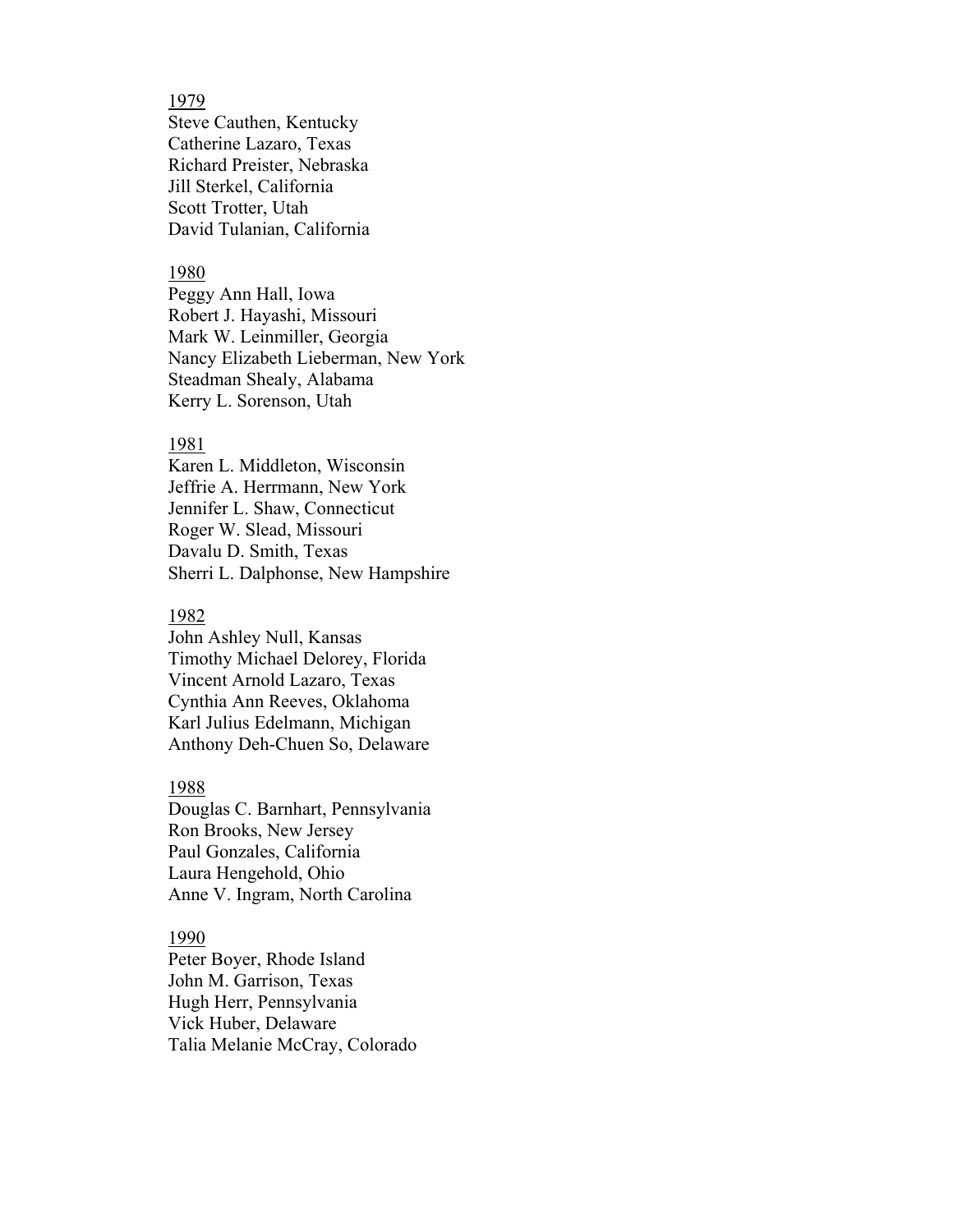1992 Frank Bradish, Idaho Derek Y. Kunimoto, Hawaii Arthur J. Ochoa, Delaware Mark Smith, Oregon Trina R. Williams, Indiana

# 1993

Tracy L. Collett, Georgia Marlon Harmon, Wisconsin Hung Pham, Colorado Michael E. Plochocki, New York Joseph E. Ponzo, Massachusetts

#### 1994

Harold Richard Davis, Jr., South Carolina Javier David Margo, Jr., Texas Lethuy Thi Nguyen, Oklahoma Jamel Oeser-Sweat, New York Roderick D. Tranum, Georgia

#### 1995

Kevin Michael Crozier, Colorado Renee Kylene Hamel, Oklahoma Preston Hopson, III, Michigan Robert Lester Murry, Massachusetts Phillip Charles Rodriguez III, California

## 1996

David Quinn Gacioch, New York Joel Morales, Jr., Texas Nan-Phong Duy Phan, California Randolph Walker, Jr., Mississippi Julie Anne Waller, North Carolina

#### 1997

Robert Edward Hugh Ferguson, Jr., Utah Christopher Todd Fullerton, Georgia Yukitoshi Murasaki, Florida Matthew John Spence, California Sabrina Martinique Thompson, North Carolina

# 1998

Amanda Gayle Cox, Georgia Kirk Cristman Fistick, Maryland G. Christopher Jones, Oklahoma Denise Yvette Margo, Texas Hayata Kristy Poonyagariyagorn, Oregon